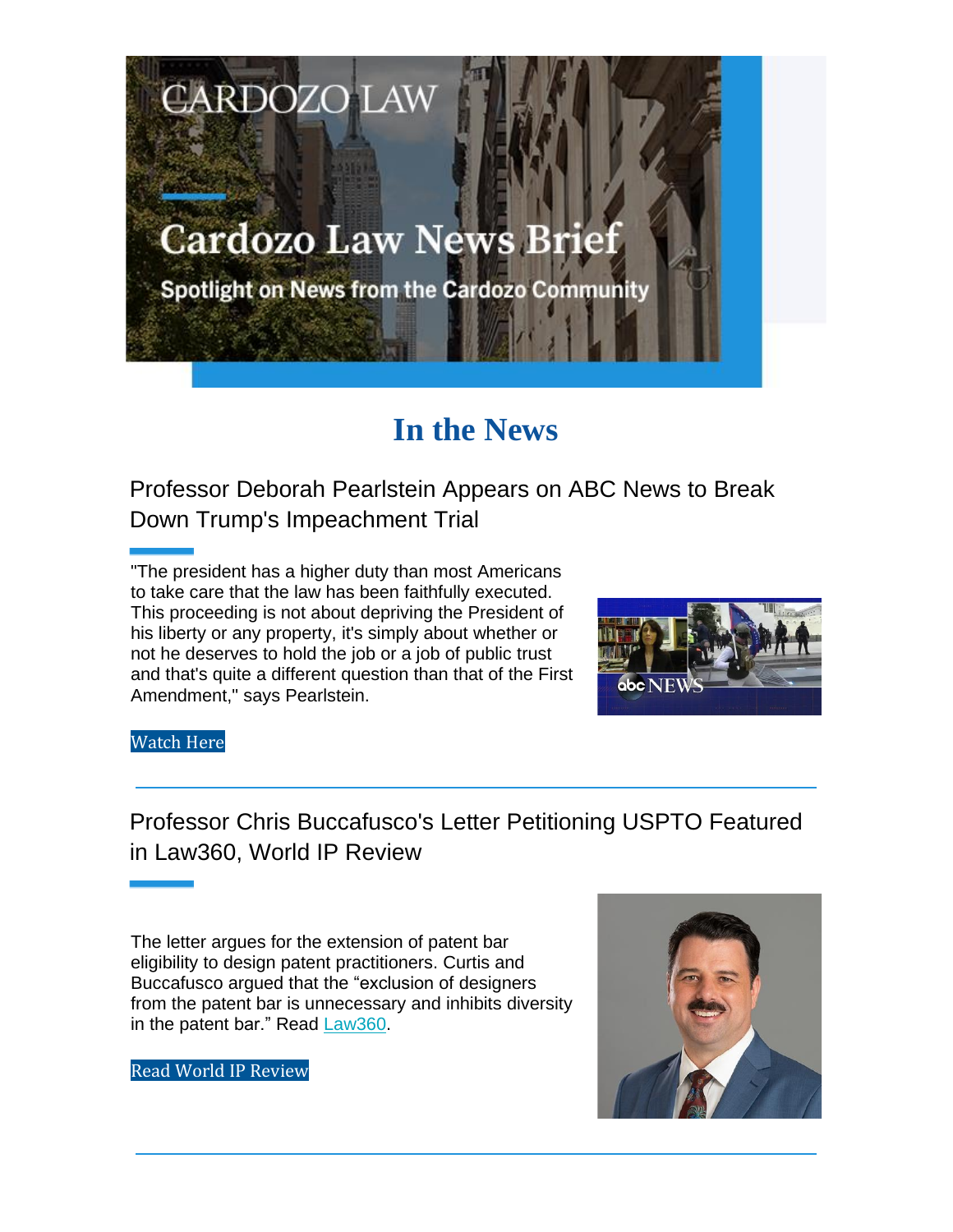## **Events**

**Billie Holiday's Legacy Walks the Halls of 55 Fifth**

**Monday, February 22 at 6:30 p.m.**

*Co-sponsored by The FAME Center, Cardozo Committee for Diversity and Inclusion the Offices of Alumni Affairs, Career Services, and Student Services, and the Filmmakers Legal Clinic.*



**Entertainment Law Society Lunch & Learn: An Introduction to Theatre Law with Jason Aylesworth**

**Tuesday, February 23 at 12:45 p.m.**



**Legal Ethics after Trump: Where Do We Go Now**

**Thursday, February 25 at 5 p.m.**



**FAME Presents Networking Under the Spotlight**

**Thursday, February 25 at 6 p.m.**